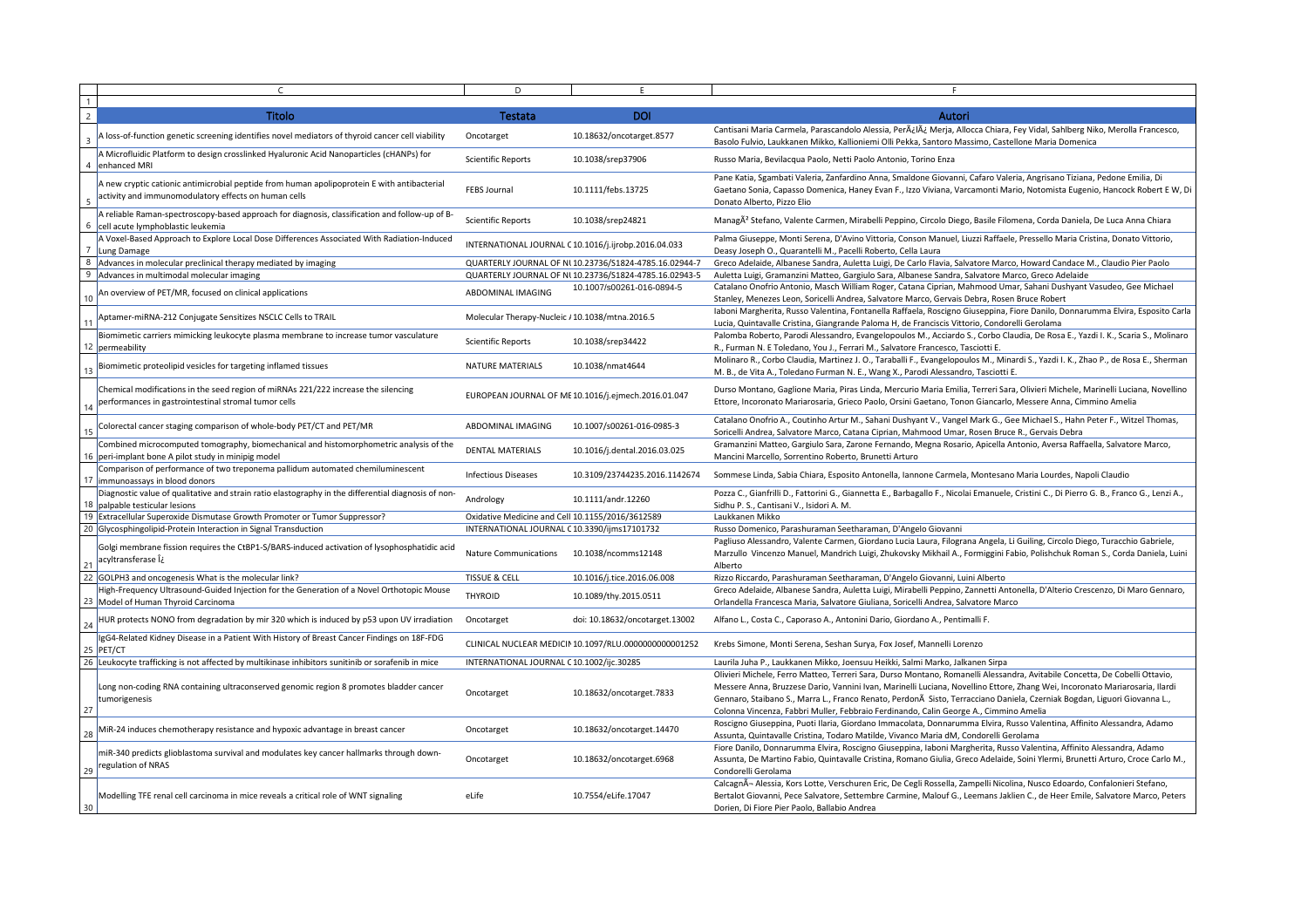|    |                                                                                                                                                                           | D                                                   |                                                          |                                                                                                                                                                                                                                                                                                                                                                                                                                                                                                                       |
|----|---------------------------------------------------------------------------------------------------------------------------------------------------------------------------|-----------------------------------------------------|----------------------------------------------------------|-----------------------------------------------------------------------------------------------------------------------------------------------------------------------------------------------------------------------------------------------------------------------------------------------------------------------------------------------------------------------------------------------------------------------------------------------------------------------------------------------------------------------|
| 31 | Mulibrey nanism Two novel mutations in a child identified by Array CGH and DNA sequencing                                                                                 | AMERICAN JOURNAL OF ME 10.1002/ajmg.a.37770         |                                                          | Mozzillo Enza, Cozzolino Carla, Genesio Rita, Melis Daniela, Frisso Giulia, Orrico Ada, Lombardo Barbara, Fattorusso Valentina,<br>Discepolo Valentina, Della Casa Roberto, Simonelli Francesca, Nitsch Lucio, Salvatore Francesco, Franzese Adriana                                                                                                                                                                                                                                                                  |
| 32 | Novel approach for evaluation of Bacteroides fragilis protective role against Bartonella henselae<br>liver damage in immunocompromised murine model                       | <b>Frontiers in Microbiology</b>                    | 10.3389/fmicb.2016.01750                                 | Pagliuca Chiara, Cicatiello Annunziata G., Colicchio Roberta, Greco Adelaide, Cerciello Raimondo, Auletta Luigi, Albanese<br>Sandra, Scaglione Elena, Pagliarulo Caterina, Pastore Gabiria, Mansueto Gelsomina, Brunetti Arturo, Avallone Bice, Salvatore<br>Paola                                                                                                                                                                                                                                                    |
| 33 | Nuclear localization of Formyl-Peptide Receptor 2 in human cancer cells                                                                                                   | ARCHIVES OF BIOCHEMISTR 10.1016/j.abb.2016.05.006   |                                                          | Cattaneo Fabio, Parisi Melania, Fioretti Tiziana, Sarnataro Daniela, Esposito Gabriella, Ammendola Rosario                                                                                                                                                                                                                                                                                                                                                                                                            |
|    | One-pot synthesis of pH-responsive hybrid nanogel particles for the intracellular delivery of<br>34   small interfering RNA                                               | <b>BIOMATERIALS</b>                                 | 10.1016/j.biomaterials.2016.01.052                       | Khaled Sm Z., Cevenini Armando, Yazdi Iman K., Parodi Alessandro, Evangelopoulos Michael, Corbo Claudia, Scaria Shilpa, Hu<br>Ye, Haddix Seth G., Corradetti Bruna, Salvatore Francesco, Tasciotti Ennio                                                                                                                                                                                                                                                                                                              |
|    | Original Research Feasibility and safety of two surgical techniques for the development of an<br>35   animal model of jugular vein occlusion                              |                                                     | EXPERIMENTAL BIOLOGY AN 10.1177/1535370216657446         | Auletta Luigi, Greco Adelaide, Albanese Sandra, Meomartino Leonardo, Salvatore Marco, Mancini Marcello                                                                                                                                                                                                                                                                                                                                                                                                                |
|    | Proteins involved in sleep homeostasis Biophysical characterization of INC and its partners                                                                               | <b>BIOCHIMIE</b>                                    | 10.1016/j.biochi.2016.09.013                             | Pirone Luciano, Smaldone Giovanni, Esposito Carla Lucia, Balasco Nicole, Petoukhov Maxim V., Spilotros Alessandro, Svergun<br>Dmitri I., Di Gaetano Sonia, Vitagliano Luigi, Pedone Emilia Maria                                                                                                                                                                                                                                                                                                                      |
|    | Reciprocal interplay between thyroid hormone and microRNA-21 regulates hedgehog pathway-<br>driven skin tumorigenesis                                                     | JOURNAL OF CLINICAL INVE: 10.1172/JCI84465          |                                                          | Di Girolamo Daniela, Ambrosio Raffaele, De Stefano Maria A., Mancino Giuseppina, Porcelli Tommaso, Luongo Cristina, Di Cicco<br>Emery, Scalia Giulia, Del Vecchio Luigi, Colao Annamaria, Dlugosz Andrzej A., Missero Caterina, Salvatore Domenico, Dentice<br>Monica                                                                                                                                                                                                                                                 |
|    | Redox-Activated signal transduction pathways mediating cellular functions in inflammation,<br>38 differentiation, degeneration, transformation, and death                 | Oxidative Medicine and Cell 10.1155/2016/8479718    |                                                          | Kamiya Takeshi, Courtney Stephen M., Laukkanen Mikko                                                                                                                                                                                                                                                                                                                                                                                                                                                                  |
|    | RenalGuard System for the prevention of acute kidney injury in patients undergoing<br>39   transcatheter aortic valve implantation                                        | EuroIntervention                                    | 10.4244/EIJV11I14A317                                    | Visconti Gabriella, Focaccio Amelia, Donahue Michael, Golia Bruno, Marzano Antonio, Donnarumma Elvira, Ricciardelli Bruno,<br>Selvetella Lucio, Marino Luigi, Briguori Carlo                                                                                                                                                                                                                                                                                                                                          |
| 40 | RenalGuard system in high-risk patients for contrast-induced acute kidney injury                                                                                          | AMERICAN HEART JOURNAL 10.1016/j.ahj.2015.12.005    |                                                          | Briguori Carlo, Visconti Gabriella, Donahue Michael, De Micco Francesca, Focaccio Amelia, Golia Bruno, Signoriello Giuseppe,<br>Ciardiello Carmine, Donnarumma Elvira, Condorelli Gerolama                                                                                                                                                                                                                                                                                                                            |
|    | Research Techniques Made Simple Skin Carcinogenesis Models: Xenotransplantation Techniques JOURNAL OF INVESTIGATIVI 10.1016/j.jid.2015.12.015                             |                                                     |                                                          | Mollo Maria R osaria, Antonini Dario, Cirillo Luisa, Missero Caterina                                                                                                                                                                                                                                                                                                                                                                                                                                                 |
|    | RYK promotes the stemness of glioblastoma cells via the WNT/Î <sup>2</sup> -catenin pathway                                                                               | Oncotarget                                          | doi: 10.18632/oncotarget.14564                           | Adamo A., Fiore D., Martino F., Roscigno G., Affinito Alessandra, Donnarumma Elvira, Puoti I., Vitiani Lucia Ricci, Pallini Robertc<br>Quintavalle Cristina, Condorelli G.                                                                                                                                                                                                                                                                                                                                            |
|    | 43 Signaling at the Golgi Sensing and controlling the membrane fluxes                                                                                                     | CURRENT OPINION IN CELL   10.1016/j.ceb.2016.01.014 |                                                          | Luini Alberto, Parashuraman Seetharaman                                                                                                                                                                                                                                                                                                                                                                                                                                                                               |
|    | SLC26A4 genotypes associated with enlarged vestibular aqueduct malformation in south Italian<br>44 children with sensorineural hearing loss                               | CLINICAL CHEMISTRY AND L 10.1515/cclm-2015-1216     |                                                          | Franzÿ Annamaria, Esposito Gabriella, Di Domenico Carmela, Iossa Sandra, Sauchelli Giuliana, Fioretti Tiziana, Cavaliere<br>Michele, Auletta Gennaro, Corvino Virginia, Laria Carla, Malesci Rita, Marciano Elio, Salvatore Francesco                                                                                                                                                                                                                                                                                 |
|    | Specific patterns of PIWI-interacting small noncoding RNA expression in dysplastic liver nodules<br>and hepatocellular carcinoma                                          | Oncotarget                                          | 10.18632/oncotarget.10567                                | Rizzo Francesca, Rinaldi Antonio, Marchese Giovanna, Coviello Elena, Sellitto Assunta, Cordella Angela, Giurato Giorgio, Nassa<br>Giovanni, Ravo Maria, Tarallo Roberta, Milanesi Luciano, Destro Anna, Torzilli Guido, Roncalli Massimo, Tommaso Luca Di,<br>Weisz Alessandro                                                                                                                                                                                                                                        |
|    | 46   TGF-beta1, WNT, and SHH signaling in tumor progression and in fibrotic diseases                                                                                      | Frontiers in Bioscience-Landmark                    |                                                          | Castellone Maria Domenica, Laukkanen Mikko                                                                                                                                                                                                                                                                                                                                                                                                                                                                            |
|    | The BTB domains of the potassium channel tetramerization domain proteins prevalently assume<br>47   pentameric states                                                     | <b>FEBS LETTERS</b>                                 | 10.1002/1873-3468.12203                                  | Smaldone Giovanni, Pirone Luciano, Pedone Emilia, Marlovits Thomas, Vitagliano Luigi, Ciccarelli Luciano                                                                                                                                                                                                                                                                                                                                                                                                              |
| 48 | The cause of death of a child in the 18th century solved by bone microbiome typing using laser<br>microdissection and next generation sequencing                          | INTERNATIONAL JOURNAL C 10.3390/ijms18010109        |                                                          | D‿Argenio Valeria, Torino Marielva, Precone Vincenza, Casaburi Giorgio, Esposito Maria Valeria, Iaffaldano Laura, Malapelle<br>Umberto, Troncone Giancarlo, Coto Iolanda, Cavalcanti Paolina, De Rosa Gaetano, Salvatore Francesco, Sacchetti Lucia                                                                                                                                                                                                                                                                   |
|    | 49 Towards the identification of the allosteric Phe-binding site in phenylalanine hydroxylase                                                                             |                                                     | JOURNAL OF BIOMOLECULA 10.1080/07391102.2015.1052016     | Carluccio Carla, Fraternali Franca, Salvatore Francesco, Fornili Arianna, Zagari Adriana                                                                                                                                                                                                                                                                                                                                                                                                                              |
|    | 50   TWIST1/miR-584/TUSC2 pathway induces resistance to apoptosis in thyroid cancer cells                                                                                 | Oncotarget                                          | 10.18632/oncotarget.12129                                | Orlandella Francesca Maria, Di Maro Gennaro, Ugolini Clara, Basolo Fulvio, Salvatore Giuliana                                                                                                                                                                                                                                                                                                                                                                                                                         |
| 51 | A Focused Review of Gender Differences in Antithrombotic Therapy                                                                                                          |                                                     | CURRENT MEDICINAL CHEM 10.2174/092986732366616102922     | 35 Andrea Salzano, Pablo Demelo-Rodríguez, Marra Alberto Maria, Marco Proietti                                                                                                                                                                                                                                                                                                                                                                                                                                        |
|    | Cardiovascular imaging in the diagnosis and monitoring of cardiotoxicity Cardiovascular<br>52 magnetic resonance and nuclear cardiology                                   |                                                     | Journal of Cardiovascular M 10.2459/JCM.0000000000000380 | Pepe Alessia, Pizzino Fausto, Gargiulo Paola, Perrone-Filardi Pasquale, Cadeddu Christian, Mele Donato, Monte Ines, Novo<br>Giuseppina, Zito Concetta, Di Bella Gianluca                                                                                                                                                                                                                                                                                                                                              |
| 53 | Coronary artery aneurysms detected by computed tomography coronary angiography                                                                                            | European Heart Journal-Car 10.1093/ehjci/jew218     |                                                          | Forte Ernesto, Aiello Marco, Inglese Marianna, Infante Teresa, Soricelli Andrea, Tedeschi Carlo, Salvatore Marco, Cavaliere Carl                                                                                                                                                                                                                                                                                                                                                                                      |
|    | Decompensated right heart failure, intensive care and perioperative management in patients<br>54 with pulmonary hypertension                                              | DEUTSCHE MEDIZINISCHE V 10.1055/s-0042-114527       |                                                          | Olsson KM, Halank M, Egenlauf B, Fistera D, Gall H, Kaehler C, Kortmann K, Kramm T, Lichtblau M, Marra Alberto Maria, Nage<br>C, Sablotzki A, Seyfarth HJ, Schranz D, Ulrich S, Hoeper MM, Lange TJ                                                                                                                                                                                                                                                                                                                   |
| 55 | Detectable interleukin-9 plasma levels are associated with impaired cardiopulmonary functional<br>capacity and all-cause mortality in patients with chronic heart failure |                                                     | INTERNATIONAL JOURNAL C 10.1016/j.ijcard.2016.02.017     | Marra Alberto Maria, Arcopinto M., Salzano A., Bobbio Emanuele, Milano Salvatore, Misiano G., Ferrara F., Vriz Olga, Napoli<br>Raffaele, Triggiani V., Perrone Filardi P., Saccà F., Giallauria Francesco, Isidori Andrea M., Vigorito A. C., Bossone Eduardo,<br>Cittadini Antonio                                                                                                                                                                                                                                   |
|    | Effects of novel oral anticoagulants on left atrial and left atrial appendage thrombi an appraisal                                                                        |                                                     | JOURNAL OF THROMBOSIS / 10.1007/s11239-016-1421-9        | Marsico Fabio, Cecere Milena, Parente Antonio, Paolillo Stefania, de Martino Fabiana, Dellegrottaglie Santo, Trimarco Bruno,<br>Perrone Filardi Pasquale                                                                                                                                                                                                                                                                                                                                                              |
| 57 | Exercise tolerance can explain the obesity paradox in patients with systolic heart failure Data<br>from the MECKI Score Research Group                                    | EUROPEAN JOURNAL OF HE 10.1002/ejhf.534             |                                                          | Piepoli Massimo F., Corra' Ugo, Veglia Fabrizio, Bonomi Alice, Salvioni Elisabetta, Cattadori Gaia, Metra Marco, Lombardi C.,<br>Sinagra Gianfranco, Limongelli Giuseppe, Raimondo Rosa, Re Federica, MagrÃ-Damiano, Belardinelli R., Parati Gianfranco,<br>Minà Chiara, Scardovi Angela Beatrice, Guazzi Marco, Cicoira Mariantonietta, Scrutinio Domenico, Di Lenarda Andrea, Bussott<br>Maurizio, Frigerio Maria, Correale Michele, Villani Giovanni Q., Paolillo Stefania, Passino Claudio, Agostoni Piergiuseppe |
|    | Functional studies and in silico analyses to evaluate non-coding variants in inherited<br>58 cardiomyopathies                                                             | INTERNATIONAL JOURNAL C 10.3390/ijms17111883        |                                                          | Frisso Giulia, Detta Nicola, Coppola Pamela, Mazzaccara Cristina, Pricolo Maria Rosaria, D‿Onofrio Antonio, Limongelli<br>Giuseppe, CalabrÃ <sup>2</sup> Raffaele, Salvatore Francesco                                                                                                                                                                                                                                                                                                                                |
|    |                                                                                                                                                                           |                                                     |                                                          |                                                                                                                                                                                                                                                                                                                                                                                                                                                                                                                       |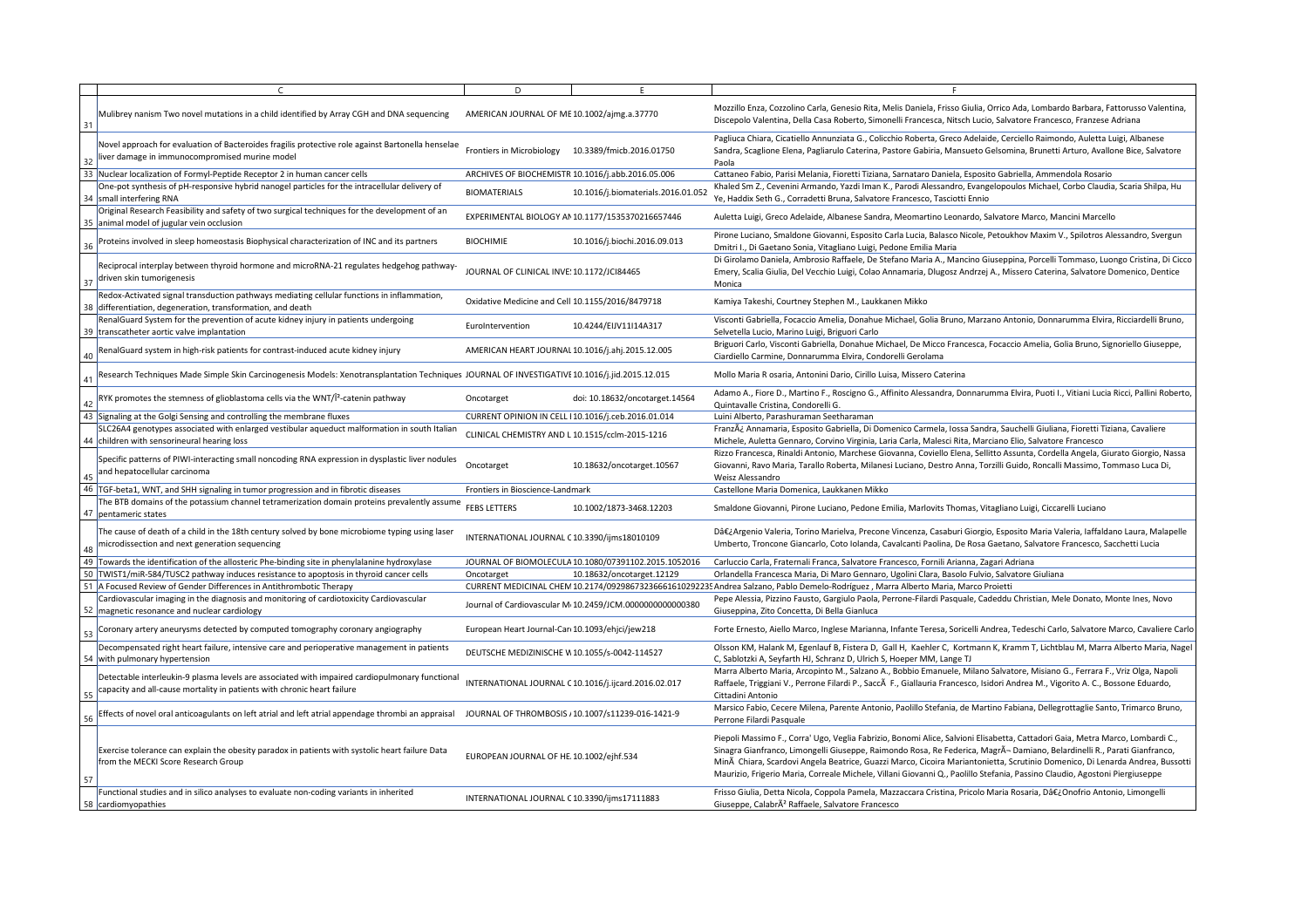|             |                                                                                                                                                                                                               | D                                          | E.                                                     |                                                                                                                                                                                                                                                                                                                                                                                                                                                                                                                              |
|-------------|---------------------------------------------------------------------------------------------------------------------------------------------------------------------------------------------------------------|--------------------------------------------|--------------------------------------------------------|------------------------------------------------------------------------------------------------------------------------------------------------------------------------------------------------------------------------------------------------------------------------------------------------------------------------------------------------------------------------------------------------------------------------------------------------------------------------------------------------------------------------------|
| 59          | Gender-related differences in pulmonary arterial hypertension targeted drugs administration                                                                                                                   |                                            | PHARMACOLOGICAL RESEA 10.1016/j.phrs.2016.10.018       | Marra Alberto Maria, Benjamin Nicola, Eichstaedt Christina, Salza<br>Falsetti L., Di Giosia Paolo, Isidori Andrea M., Ferrara F., Bossone                                                                                                                                                                                                                                                                                                                                                                                    |
| 60          | Guidelines on the management of atrial fibrillation in the emergency department: a critical<br>appraisal                                                                                                      |                                            | Internal and Emergency Me 10.1007/s11739-016-1580-x    | Costantino G., Podda Gian Marco, Falsetti L., Iannone Primiano,<br>Marie, Savva Florentia, Schovanek Jan, van Bree Sjoerd, da Silva<br>Matthias, Woittiez Lycke, Davidson C., Montano N.                                                                                                                                                                                                                                                                                                                                     |
| 61          | Heart failure and anemia Effects on prognostic variables                                                                                                                                                      |                                            | European Journal of Interna 10.1016/j.ejim.2016.09.011 | Cattadori Gaia, Agostoni Piergiuseppe, Corrà Ugo, Sinagra Gianf<br>Gioia Rocco, Scardovi Angela Beatrice, Ferraironi Alessandro, Em<br>Giuseppe, Raimondo Rosa, Re Federica, Guazzi Marco, Belardine<br>Damiano, Lombardi Carlo, Frigerio Maria, Oliva Fabrizio, Girola D<br>Scrutinio Domenico, Pacileo Giuseppe, Apostolo Anna, Iorio Anna<br>Paola, Bussotti Maurizio, Marchese Giovanni, Correale Michele, I<br>Mauro, Giannuzzi Pantaleo, Battaia Elisa, Cicoira Mariantonietta,<br>Passino Claudio, Piepoli Massimo F. |
|             | Heart failure, whole-body insulin resistance and myocardial insulin resistance An intriguing<br>$62$ puzzle                                                                                                   |                                            | JOURNAL OF NUCLEAR CARI 10.1007/s12350-016-0586-0      | Gargiulo Paola, Perrone-Filardi Pasquale                                                                                                                                                                                                                                                                                                                                                                                                                                                                                     |
| 63          | Impact of aging on cardiac sympathetic innervation measured by <sup>123</sup> I-mIBG<br>imaging in patients with systolic heart failure                                                                       |                                            | EUROPEAN JOURNAL OF NU 10.1007/s00259-016-3432-3       | Rengo Giuseppe, Pagano Gennaro, Vitale Dino Franco, Formisano<br>Femminella G. D., De Lucia Claudio, Paolillo Stefania, Cannavo Al<br>Memmi Alessia, Trimarco Bruno, Cuocolo Alberto, Filardi Pasqua                                                                                                                                                                                                                                                                                                                         |
| 64          | Increased Epicardial Adipose Tissue Volume Correlates With Cardiac Sympathetic Denervation in<br>Patients With Heart Failure                                                                                  | <b>CIRCULATION RESEARCH</b>                | 10.1161/CIRCRESAHA.115.307765                          | Parisi Valentina, Rengo Giuseppe, Perrone-Filardi Pasquale, Paga<br>Petraglia Laura, Gambino Giuseppina, Caruso Aurelio, Gabriella (<br>Cannavo Alessandro, De Bellis Antonio, Coscioni Enrico, Pellegrin                                                                                                                                                                                                                                                                                                                    |
|             | Long-term prognostic value of coronary artery calcium scanning, coronary computed<br>tomographic angiography and stress myocardial perfusion imaging in patients with suspected<br>65 coronary artery disease |                                            | JOURNAL OF NUCLEAR CARI 10.1007/s12350-016-0657-2      | Nappi Carmela, Nicolai Emanuele, Daniele Stefania, Acampa War<br>Segreto Sabrina, Imbriaco Massimo, Petretta Mario, Salvatore M                                                                                                                                                                                                                                                                                                                                                                                              |
|             | Management of endocrine disease: Klinefelter syndrome, cardiovascular system, and<br>66   thromboembolic disease: Review of literature and clinical perspectives                                              | EUROPEAN JOURNAL OF EN 10.1530/EJE-15-1025 |                                                        | Salzano A., Arcopinto M., Marra Alberto Maria, Bobbio Emanuele<br>Eduardo, Vigorito A. C., Lenzi A., Pasquali D., Isidori Andrea M., C                                                                                                                                                                                                                                                                                                                                                                                       |
| 67          | Multiple hormone deficiency syndrome in heart failure with preserved ejection fraction                                                                                                                        |                                            | INTERNATIONAL JOURNAL C 10.1016/j.ijcard.2016.09.085   | Salzano A., Marra Alberto Maria, Ferrara F., Arcopinto M., Bobbi<br>Matarazzo M., Saldamarco Lavinia, Saccà F., Napoli Raffaele, Mo<br>Ferrara N., Filardi Pasquale Perronre, Perticone F., Vigorito A. C.,                                                                                                                                                                                                                                                                                                                  |
|             | 68 Novel metrics for risk stratification with nuclear cardiology                                                                                                                                              |                                            |                                                        | QUARTERLY JOURNAL OF NUCLEAR MEDICINE AND MOLECULAR I Petretta Mario, Zampella Emilia, Assante Roberta, Mercurio Vale                                                                                                                                                                                                                                                                                                                                                                                                        |
| 69          | Physiologic correlates of tricuspid annular plane systolic excursion in 1168 healthy subjects                                                                                                                 |                                            | INTERNATIONAL JOURNAL C 10.1016/j.ijcard.2016.08.275   | Ferrara F., Rudski Lawrence G., Vriz Olga, Gargani Luna, Afilalo Jo<br>Edvige, Stanziola Anna Agnese, Ghio S., Cittadini Antonio, Naeije                                                                                                                                                                                                                                                                                                                                                                                     |
|             | 70 Possible Muscle Repair in the Human Cardiovascular System                                                                                                                                                  |                                            | Stem Cell Reviews and Repo 10.1007/s12015-016-9711-3   | Sommese Linda, Zullo Alberto, Schiano Concetta, Mancini France                                                                                                                                                                                                                                                                                                                                                                                                                                                               |
| $7^{\circ}$ | Prognostic value of lymphocyte G protein-coupled receptor kinase-2 protein levels in patients<br>with heart failure                                                                                           | <b>CIRCULATION RESEARCH</b>                | 10.1161/CIRCRESAHA.115.308207                          | Rengo Giuseppe, Pagano Gennaro, Filardi Pasquale Perrone, Fen<br>Daniela, Komici Klara, Gambino Giuseppina, D'Amico Maria Loret<br>Dino Franco, Ferrara Nicola, Koch Walter J., Leosco D.                                                                                                                                                                                                                                                                                                                                    |
| 72          | Reference ranges and determinants of right ventricle outflow tract acceleration time in healthy<br>adults by two-dimensional echocardiography                                                                 |                                            | INTERNATIONAL JOURNAL C 10.1007/s10554-016-0991-0      | Marra Alberto Maria, Benjamin Nicola, Ferrara F., Vriz Olga, Dâ€<br>Cittadini Antonio, Grÿnig Ekkehard, Bossone Eduardo                                                                                                                                                                                                                                                                                                                                                                                                      |
| 73          | Sleep-disordered breathing, impaired cardiac adrenergic innervation and prognosis in heart<br>failure                                                                                                         | <b>HEART</b>                               | 10.1136/heartjnl-2015-309215                           | Scala Oriana, Paolillo Stefania, Formisano Roberto, Pellegrino Tei<br>Starace Antonio, Rapacciuolo Antonio, Parisi Valentina, Prastaro<br>Dario, De Martino Fabiana, Parente Antonio, Leosco Dario, Trima                                                                                                                                                                                                                                                                                                                    |
| 74          | Abnormal cortical sources of resting state electroencephalographic rhythms in single treatment-<br>naïve HIV individuals A statistical z-score index                                                          |                                            | CLINICAL NEUROPHYSIOLOC 10.1016/j.clinph.2015.12.007   | Babiloni Claudio, Pennica Alfredo, DEL PERCIO CLAUDIO, Noce G<br>Donato Nicole, Di Campli Francesco, Gianserra Laura, Teti Elisabe<br>Limatola Cristina, Andreoni M., Onorati Paolo                                                                                                                                                                                                                                                                                                                                          |
| 75          | Altered functional connectivity of interoception in illness anxiety disorder                                                                                                                                  | <b>CORTEX</b>                              | 10.1016/j.cortex.2016.10.018                           | Grossi Dario, Longarzo Mariachiara, Quarantelli Mario, Salvatore<br>Aiello Marco                                                                                                                                                                                                                                                                                                                                                                                                                                             |
| 76          | Antiretroviral therapy affects the z-score index of deviant cortical EEG rhythms in naive HIV<br>individuals                                                                                                  | NeuroImage-Clinical                        | 10.1016/j.nicl.2016.06.005                             | Babiloni Claudio, Pennica Alfredo, DEL PERCIO CLAUDIO, Noce G<br>Muratori Chiara, Ferracuti Stefano, Roma Paolo, Correr Valentina<br>Antonio, Soricelli Andrea, Teti Elisabetta, Viscione Magdalena, Li                                                                                                                                                                                                                                                                                                                      |
| 77          | Brain and cognitive functions in two groups of naïve HIV patients selected for a different plan of<br>antiretroviral therapy A qEEG study                                                                     |                                            | CLINICAL NEUROPHYSIOLOC 10.1016/j.clinph.2016.09.001   | Babiloni Claudio, Pennica Alfredo, Capotosto Paolo, Onorati Paol<br>Valentina, Piccinni Elisa, Noce Giuseppe, DEL PERCIO CLAUDIO, C<br>Francesco, Gianserra Laura, Ciullini Lorenzo, Aceti Antonio, Viscio                                                                                                                                                                                                                                                                                                                   |
| 78          | Classification of single normal and Alzheimer's disease individuals from cortical sources of<br>resting state EEG rhythms                                                                                     | Frontiers in Neuroscience                  | 10.3389/fnins.2016.00047                               | Babiloni Claudio, Triggiani Antonio Ivano, Lizio Roberta, Cordone<br>Andrea, Ferri Raffaele, Nobili Flavio, Gesualdo L., MillÃin-Calenti<br>Barulli Maria Rosaria, Giannini Antonio, Spagnolo Pantaleo, Arme<br>Giancarlo, Frisoni Giovanni Battista, DEL PERCIO CLAUDIO                                                                                                                                                                                                                                                     |
|             |                                                                                                                                                                                                               |                                            |                                                        |                                                                                                                                                                                                                                                                                                                                                                                                                                                                                                                              |

Maria, Benjamin Nicola, Eichstaedt Christina, Salzano A., Arcopinto M., Gargani Luna, DÌAlto Michele, Argiento P iosia Paolo, Isidori Andrea M., Ferrara F., Bossone Eduardo, Cittadini Antonio, Grÿnig Ekkehard

Podda Gian Marco, Falsetti L., Iannone Primiano, Lages Ana, Marra Alberto Maria, Masala M., Reiakvam Olaug orentia, Schovanek Jan, van Bree Sjoerd, da Silva Chora Inês João, Privitera G., Ragozzino S., von Rotz tiez Lycke, Davidson C., Montano N.

Agostoni Piergiuseppe, Corr $\tilde{A}$  Ugo, Sinagra Gianfranco, Veglia Fabrizio, Salvioni Elisabetta, Bonomi Alice, La ardovi Angela Beatrice, Ferraironi Alessandro, Emdin Michele, Metra Marco, Lenarda Andrea Di, Limongelli nondo Rosa, Re Federica, Guazzi Marco, Belardinelli Romualdo, Parati Gianfranco, Caravita Sergio, MagrÃbardi Carlo, Frigerio Maria, Oliva Fabrizio, Girola Davide, Mezzani Alessandro, Farina Stefania, Mapelli Massimo, enico, Pacileo Giuseppe, Apostolo Anna, Iorio Anna Maria, Paolillo Stefania, Filardi Pasquale Perrone, Gargiulo Maurizio, Marchese Giovanni, Correale Michele, Badagliacca Roberto, Sciomer Susanna, Palermo Pietro, Contini zzi Pantaleo, Battaia Elisa, Cicoira Mariantonietta, Clemenza Francesco, Minà Chiara, Binno Simone Maurizio, o, Piepoli Massimo F.

e, Pagano Gennaro, Vitale Dino Franco, Formisano Roberto, Komici Klara, Petraglia Laura, Parisi Valentina, D., De Lucia Claudio, Paolillo Stefania, Cannavo Alessandro, Attena E., Pellegrino Teresa, Dellegrottaglie Santo, , Trimarco Bruno, Cuocolo Alberto, Filardi Pasquale Perrone, Leosco D., Ferrara Nicola

ı, Rengo Giuseppe, Perrone-Filardi Pasquale, Pagano Gennaro, Daniela Femminella Grazia, Paolillo Stefania, , Gambino Giuseppina, Caruso Aurelio, Gabriella Grimaldi Maria, Baldascino F., Nolano Maria, Elia Andrea, andro, De Bellis Antonio, Coscioni Enrico, Pellegrino Teresa, Cuocolo Alberto, Ferrara Nicola, Leosco D.

, Nicolai Emanuele, Daniele Stefania, Acampa Wanda, Gaudieri Valeria, Assante Roberta, Zampella Emilia, a, Imbriaco Massimo, Petretta Mario, Salvatore Marco, Cuocolo Alberto

opinto M., Marra Alberto Maria, Bobbio Emanuele, Esposito D., Accardo G., Giallauria Francesco, Bossone ito A. C., Lenzi A., Pasquali D., Isidori Andrea M., Cittadini Antonio

rra Alberto Maria, Ferrara F., Arcopinto M., Bobbio Emanuele, Valente P., Polizzi Roberto, De Vincentiis C., Saldamarco Lavinia, Saccà F., Napoli Raffaele, Monti M.G., D'Assante R., Isidori Andrea M., Isgaard Jörgen, rdi Pasquale Perronre, Perticone F., Vigorito A. C., Bossone Eduardo, Cittadini Antonio

, Zampella Emilia, Assante Roberta, Mercurio Valentina, Acampa Wanda, Salvatore Marco, Cuocolo Alberto ski Lawrence G., Vriz Olga, Gargani Luna, Afilalo Jonathan, D'Andrea A., D'Alto M., Marra Alberto Maria, Acri la Anna Agnese, Ghio S., Cittadini Antonio, Naeije R., Bossone Eduardo

a, Zullo Alberto, Schiano Concetta, Mancini Francesco Paolo, Napoli Claudio

e, Pagano Gennaro, Filardi Pasquale Perrone, Femminella G. D., Parisi Valentina, Cannavo Alessandro, Liccardo i Klara, Gambino Giuseppina, D'Amico Maria Loreta, De Lucia Claudio, Paolillo Stefania, Trimarco Bruno, Vitale errara Nicola, Koch Walter J., Leosco D.

Maria, Benjamin Nicola, Ferrara F., Vriz Olga, D‿Alto M., D‿Andrea A., Stanziola Anna Agnese, Gargani Luna, io, Grÿnig Ekkehard, Bossone Eduardo

aolillo Stefania, Formisano Roberto, Pellegrino Teresa, Rengo Giuseppe, Gargiulo Paola, De Michele Fausto, o, Rapacciuolo Antonio, Parisi Valentina, Prastaro Maria, Piscopo Valentina, Dellegrottaglie Santo, Bruzzese ino Fabiana, Parente Antonio, Leosco Dario, Trimarco Bruno, Cuocolo Alberto, Perrone-Filardi Pasquale

o, Pennica Alfredo, DEL PERCIO CLAUDIO, Noce Giuseppe, Cordone Susanna, Muratori Chiara, Ferracuti Stefano, Di Campli Francesco, Gianserra Laura, Teti Elisabetta, Aceti Antonio, Soricelli Andrea, Viscione Magdalena, na, Andreoni M., Onorati Paolo

ongarzo Mariachiara, Quarantelli Mario, Salvatore Elena, Cavaliere Carlo, De Luca Paolofabrizio, Trojano Luigi,

o, Pennica Alfredo, DEL PERCIO CLAUDIO, Noce Giuseppe, Cordone Susanna, Lopez Susanna, Berry Ketura, a, Ferracuti Stefano, Roma Paolo, Correr Valentina, Di Campli Francesco, Gianserra Laura, Ciullini Lorenzo, Aceti lli Andrea, Teti Elisabetta, Viscione Magdalena, Limatola Cristina, Onorati Paolo, Capotosto Paolo, Andreoni M.

io, Pennica Alfredo, Capotosto Paolo, Onorati Paolo, Muratori Chiara, Ferracuti Stefano, Roma Paolo, Correr nni Elisa, Noce Giuseppe, DEL PERCIO CLAUDIO, Cordone Susanna, Limatola Cristina, Soricelli Andrea, Di Campli nserra Laura, Ciullini Lorenzo, Aceti Antonio, Viscione Magdalena, Teti Elisabetta, Sarmati L., Andreoni M.

o, Triggiani Antonio Ivano, Lizio Roberta, Cordone Susanna, Tattoli Giacomo, Bevilacqua Vitoantonio, Soricelli affaele, Nobili Flavio, Gesualdo L., Millán-Calenti José C., Buján Ana, Tortelli Rosanna, Cardinali Valentina, osaria, Giannini Antonio, Spagnolo Pantaleo, Armenise Silvia, Buenza Grazia, Scianatico Gaetano, Logroscino ni Giovanni Battista, DEL PERCIO CLAUDIO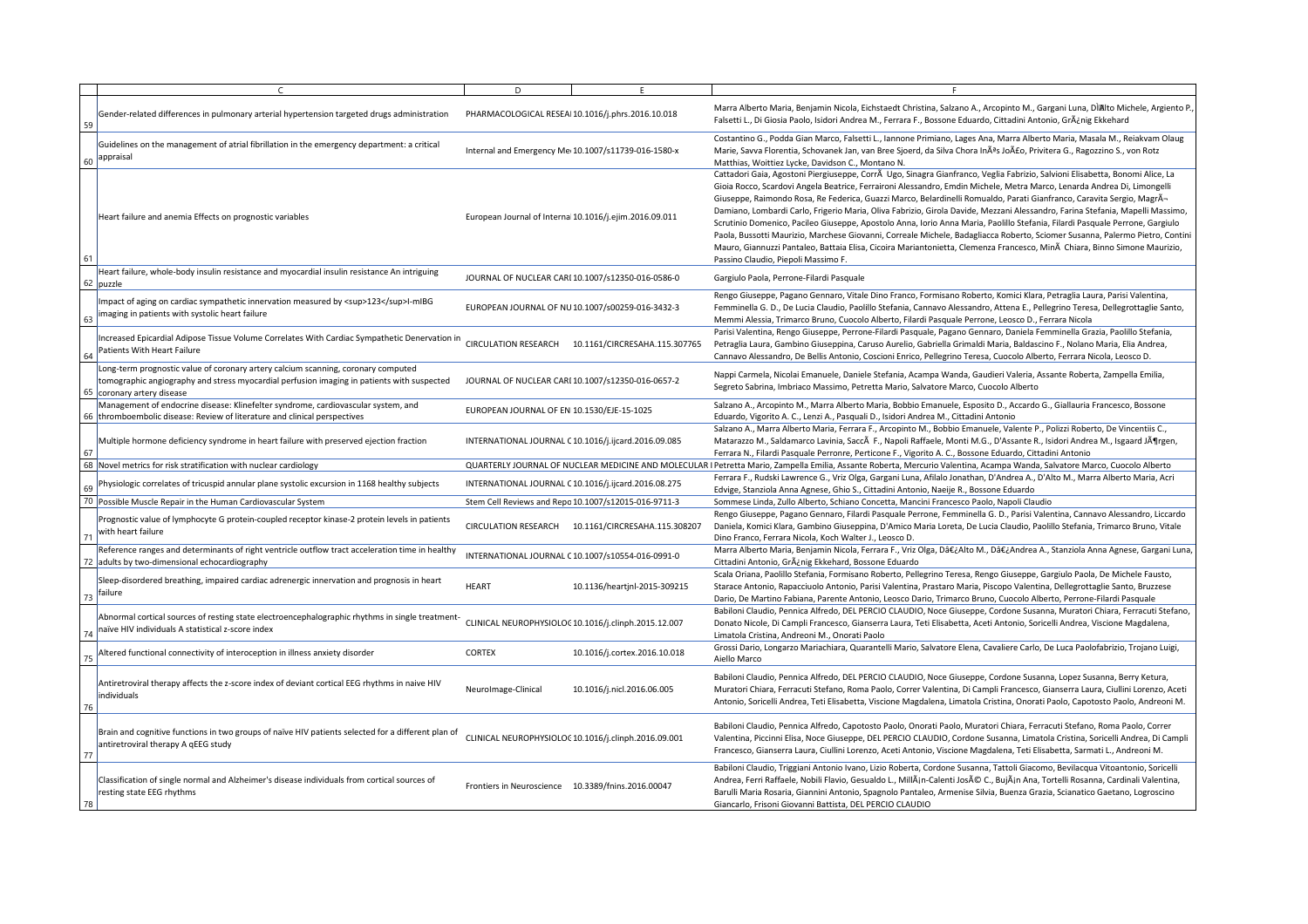|     |                                                                                                                                                                                      | D                                                      | F                                                         |                                                                                                                                                                                                                                                                                                                                                                                                                                                               |
|-----|--------------------------------------------------------------------------------------------------------------------------------------------------------------------------------------|--------------------------------------------------------|-----------------------------------------------------------|---------------------------------------------------------------------------------------------------------------------------------------------------------------------------------------------------------------------------------------------------------------------------------------------------------------------------------------------------------------------------------------------------------------------------------------------------------------|
| 79  | Clinical and biomarker profiling of prodromal Alzheimer's disease in workpackage 5 of the<br>Innovative Medicines Initiative PharmaCog project A 'European ADNI study'               | JOURNAL OF INTERNAL MEL 10.1111/joim.12482             |                                                           | Galluzzi Samantha, Marizzoni Moira, Babiloni Claudio, Albani Die<br>Cordone Susanna, Didic Mira, Farotti L., Fiedler Ute, Forloni Gian<br>Marra C., Molinuevo Jose L., Nobili Flavio, Pariente J., Parnetti Lu<br>Philippe, Rolandi Elena, Rossini Paolo Maria, SchATnknecht Pete<br>Jens, Richardson Jill, Bordet Regis, Blin Olivier J., Frisoni Giovanni                                                                                                   |
|     | Cortical neural synchronization underlies primary visual consciousness of qualia Evidence from<br>80 event-related potentials                                                        |                                                        | Frontiers in Human Neurosc 10.3389/fnhum.2016.00310       | Babiloni Claudio, Marzano Nicola, Soricelli Andrea, Cordone Susa<br>Ana                                                                                                                                                                                                                                                                                                                                                                                       |
| 81  | Cortical sources of resting state EEG rhythms are related to brain hypometabolism in subjects<br>with Alzheimer's disease an EEG-PET study                                           |                                                        |                                                           | Babiloni Claudio, DEL PERCIO CLAUDIO, Caroli Anna, Salvatore El<br>NEUROBIOLOGY OF AGING 10.1016/j.neurobiolaging.2016.08.02 Enrica, Landau Susan M., Chen Kewei, Jagust William J., Reiman I<br>Gesualdo L., Frisoni Giovanni Battista, Soricelli Andrea                                                                                                                                                                                                     |
| 82  | Free water elimination improves test-retest reproducibility of diffusion tensor imaging indices in<br>the brain A longitudinal multisite study of healthy elderly subjects           | HUMAN BRAIN MAPPING 10.1002/hbm.23350                  |                                                           | Albi Angela, Pasternak Ofer, Minati Ludovico, Marizzoni Moira, B<br>Paolo Maria, Marra C., Mÿller Bernhard W., Fiedler Ute, Wiltfar<br>Sein Julien, Ranjeva Jean Philippe, Didic Mira, Bombois Stephanie<br>Payoux Pierre, Zoccatelli Giada, Alessandrini Francesco, Beltrame<br>Cavaliere Carlo, Soricelli Andrea, Parnetti Lucilla, Tarducci Robert<br>Drevelegas Antonios, Frisoni Giovanni Battista, Jovicich Jorge                                       |
|     | Functional and effective brain connectivity for discrimination between Alzheimer's patients and<br>83   healthy individuals A study on resting state EEG rhythms                     |                                                        | CLINICAL NEUROPHYSIOLOC 10.1016/j.clinph.2016.10.002      | Blinowska Katarzyna J., Rakowski Franciszek, Kaminski Maciej, D<br>Babiloni Claudio                                                                                                                                                                                                                                                                                                                                                                           |
| 84  | Functional connectivity substrates for tDCS response in minimally conscious state patients                                                                                           | Frontiers in Cellular Neurosc 10.3389/fncel.2016.00257 |                                                           | Cavaliere Carlo, Aiello Marco, Di Perri Carol, Amico Enrico, Martia                                                                                                                                                                                                                                                                                                                                                                                           |
| 85  | Hybrid PET/MR imaging and brain connectivity                                                                                                                                         | Frontiers in Neuroscience 10.3389/fnins.2016.00064     |                                                           | Aiello Marco, Cavaliere Carlo, Salvatore Marco                                                                                                                                                                                                                                                                                                                                                                                                                |
|     | In vivo dentate nucleus MRI relaxometry correlates with previous administration of Gadolinium-<br>86   based contrast agents                                                         | <b>EUROPEAN RADIOLOGY</b>                              | 10.1007/s00330-016-4245-2                                 | Tedeschi E., Palma Giuseppe, Canna Antonietta, Cocozza Sirio, R<br>Valentina, Postiglione Emanuela, Morra Vincenzo Brescia, Salvat                                                                                                                                                                                                                                                                                                                            |
|     | Lack of correlation between extracranial venous abnormalities and multiple sclerosis A<br>87 quantitative MRI study                                                                  | BRITISH JOURNAL OF RADIO 10.1259/bjr.20160321          |                                                           | Cocozza Sirio, Canna Antonietta, Lanzillo Roberta, Russo Carmela<br>Brunetti Arturo, Salvatore Marco, Morra Vincenzo Brescia, Palma                                                                                                                                                                                                                                                                                                                           |
|     | MC1568 inhibits thimerosal-induced apoptotic cell death by preventing HDAC4 up-regulation in<br>88   neuronal cells and in rat prefrontal cortex                                     | TOXICOLOGICAL SCIENCES 10.1093/toxsci/kfw157           |                                                           | guida natascia, Laudati Guisy, Mascolo Luigi, Cuomo O., anzilotti<br>Montuori Paolo, Di Renzo G., Canzoniero Lorella M T, Formisano                                                                                                                                                                                                                                                                                                                           |
|     | Ncx3 gene ablation impairs oligodendrocyte precursor response and increases susceptibility to<br>89 experimental autoimmune encephalomyelitis                                        | <b>GLIA</b>                                            | 10.1002/glia.22985                                        | Casamassa Antonella, La Rocca Claudia, Sokolow Sophie, Herchu<br>Francesca                                                                                                                                                                                                                                                                                                                                                                                    |
| 90  | On-going electroencephalographic rhythms related to cortical arousal in wild-type mice the<br>effect of aging                                                                        |                                                        | NEUROBIOLOGY OF AGING 10.1016/j.neurobiolaging.2016.09.00 | DEL PERCIO CLAUDIO, Drinkenburg Wilhelmus, Lopez Susanna, II<br>Pedersen Jan T., Christensen Ditte Zerlang, Forloni Gianluigi, Fras<br>Paolo Francesco, Bertini Giuseppe, Colavito Valeria, Kelley Jonatl<br>Consortium Gruppo                                                                                                                                                                                                                                |
| -91 | Regulating levels of the neuromodulator d-serine in human brain structural insight into pLG72<br>and d-amino acid oxidase interaction                                                | FEBS Journal                                           | 10.1111/febs.13809                                        | Birolo Leila, Sacchi Silvia, Smaldone Giovanni, Molla Gianluca, Leo<br>Di Gaetano Sonia, Orefice Ida, Pedone Emilia, Pucci Piero, Pollegi                                                                                                                                                                                                                                                                                                                     |
|     | Sumoylation of LYS590 of NCX3 f-Loop by SUMO1 Participates in Brain Neuroprotection Induced<br>92 By Ischemic Preconditioning                                                        | <b>STROKE</b>                                          | 10.1161/STROKEAHA.115.012514                              | Cuomo Ornella, Pignataro Giuseppe, Sirabella Rossana, Molinaro<br>Josÿ, Di Renzo Gianfranco, Annunziato Lucio                                                                                                                                                                                                                                                                                                                                                 |
| 93  | Test-retest reliability of the default mode network in a multi-centric fMRI study of healthy<br>elderly Effects of data-driven physiological noise correction techniques             | HUMAN BRAIN MAPPING 10.1002/hbm.23157                  |                                                           | Marchitelli Rocco, Minati Ludovico, Marizzoni Moira, Bosch Beat<br>Fiedler Ute, Roccatagliata Luca, Picco A., Nobili Flavio, Blin Olivie<br>Julien, Ranjeva Jean Philippe, Didic Mira, Gros-Dagnac HéIÿne<br>Beltramello Alberto, BargallÃ <sup>3</sup> Núria, Ferretti Antonio, Caulo Ma<br>Lucilla, Tarducci Roberto, Floridi Piero, Tsolaki Magda, Constantir<br>C., SchĶnknecht Peter, Hensch Tilman, Hoffmann Karl Titus, Ku<br>Battista, Jovicich Jorge |
|     | The influence of interoceptive awareness on functional connectivity in patients with irritable<br>94 bowel syndrome                                                                  |                                                        | Brain Imaging and Behavior 10.1007/s11682-016-9595-5      | Longarzo M., Quarantelli M., Aiello Marco, Romano M., Del Preto<br>Trojano L., Grossi D.                                                                                                                                                                                                                                                                                                                                                                      |
|     | Bioelectrical phase angle and psoriasis A novel association with psoriasis severity, quality of life<br>95 and metabolic syndrome                                                    |                                                        | Journal of Translational Mec 10.1186/s12967-016-0889-6    | Barrea Luigi, Macchia Paolo Emidio, Di Somma Carolina, Napolita<br>Cristina, Balato Nicola, Colao Annamaria, Savastano Silvia                                                                                                                                                                                                                                                                                                                                 |
|     | Cerebrotendinous xanthomatosis, a metabolic disease with different neurological signs two case<br>96 reports                                                                         |                                                        | METABOLIC BRAIN DISEASE 10.1007/s11011-016-9841-y         | Di Taranto Maria Donata, Gelzo Monica, Giacobbe Carola, Gentil<br>Antonio, Fortunato Giuliana, Corso Gaetano                                                                                                                                                                                                                                                                                                                                                  |
| 97  | Clinical relevance of epigenetics in the onset and management of type 2 diabetes mellitus                                                                                            | Epigenetics                                            | 10.1080/15592294.2016.1278097                             | Sommese Linda, Zullo Alberto, Mancini Francesco Paolo, Fabbric                                                                                                                                                                                                                                                                                                                                                                                                |
|     | Diabetes and obesity as independent risk factors for osteoporosis Updated results from the<br>ROIS/EMEROS registry in a population of five thousand post-menopausalwomen living in a | International Journal of Envi 10.3390/ijerph13111067   |                                                           | Neglia Cosimo, Argentiero Alberto, Chitano Giovanna, Agnello Na<br>Argentiero Domenico, Quarta Raffaele, Rivezzi Matteo, Luca Di T                                                                                                                                                                                                                                                                                                                            |
| 99  | 98 region characterized by heavy environmental pressure<br>Endocrine aspects of environmental "Obesogen" pollutants                                                                  | International Journal of Envi 10.3390/ijerph13080765   |                                                           | Giovanni, Gimigliano Francesca, Distante Alessandro, Piscitelli Pr<br>Nappi Francesca, Barrea Luigi, Di Somma Carolina, Savanelli Mar<br>Silvia                                                                                                                                                                                                                                                                                                               |
| 100 | Environmental risk factors in psoriasis The point of view of the nutritionist                                                                                                        | International Journal of Envi 10.3390/ijerph13070743   |                                                           | Barrea Luigi, Nappi Francesca, Di Somma Carolina, Savanelli Mar<br>Silvia                                                                                                                                                                                                                                                                                                                                                                                     |
|     | Exercise intensity and technical demands of small-sided soccer games for under-12 and under-<br>101 14 players effect of area per player                                             |                                                        | JOURNAL OF STRENGTH ANI 10.1519/JSC.00000000000001615     | Martone Domenico, Giacobbe Moreno, Capobianco Adriano, Im<br>Pasqualina, Orrù Stefania                                                                                                                                                                                                                                                                                                                                                                        |
|     |                                                                                                                                                                                      |                                                        |                                                           |                                                                                                                                                                                                                                                                                                                                                                                                                                                               |

tha, Marizzoni Moira, Babiloni Claudio, Albani Diego, Antelmi Luigi, Bagnoli Cristina, Bartrés-Faz David, na, Didic Mira, Farotti L., Fiedler Ute, Forloni Gianluigi, Girtler Nicola, Hensch Tilman, Jovicich Jorge, Leeuwis A., nuevo Jose L., Nobili Flavio, Pariente J., Parnetti Lucilla, Payoux Pierre, DEL PERCIO CLAUDIO, Ranjeva Jean di Elena, Rossini Paolo Maria, Schönknecht Peter, Soricelli Andrea, Tsolaki Magda, Visser Pieter J., Wiltfang In Jill, Bordet Regis, Blin Olivier J., Frisoni Giovanni Battista

io, Marzano Nicola, Soricelli Andrea, Cordone Susanna, MillÃin-Calenti José C., DEL PERCIO CLAUDIO, BujÃin -

io, DEL PERCIO CLAUDIO, Caroli Anna, Salvatore Elena, Nicolai Emanuele, Marzano Nicola, Lizio Roberta, Cavedo Susan M., Chen Kewei, Jagust William J., Reiman Eric M., Tedeschi G., Montella Patrizia, De Stefano M., isoni Giovanni Battista, Soricelli Andrea

sternak Ofer, Minati Ludovico, Marizzoni Moira, Bartrés-Faz David, BargallÃ<sup>3</sup> Núria, Bosch Beatriz, Rossini Iarra C., Mÿller Bernhard W., Fiedler Ute, Wiltfang Jens, Roccatagliata Luca, Picco A., Nobili Flavio, Blin Olivier J. ijeva Jean Philippe, Didic Mira, Bombois Stephanie, Lopes Renaud, Bordet Régis, Gros-Dagnac Hélÿne, Zoccatelli Giada, Alessandrini Francesco, Beltramello Alberto, Ferretti Antonio, Caulo Massimo, Aiello Marco, , Soricelli Andrea, Parnetti Lucilla, Tarducci Roberto, Floridi Piero, Tsolaki Magda, Constantinidis Manos, onios, Frisoni Giovanni Battista, Jovicich Jorge

rzyna J., Rakowski Franciszek, Kaminski Maciej, De Vico Fallani Fabrizio, DEL PERCIO CLAUDIO, Lizio Roberta,

, Aiello Marco, Di Perri Carol, Amico Enrico, Martial Charlotte, Thibaut Aurore, Laureys Steven, Soddu Andrea

## avaliere Carlo, Salvatore Marco

lma Giuseppe, Canna Antonietta, Cocozza Sirio, Russo Carmela, Borrelli Pasquale, Lanzillo Roberta, Angelini iglione Emanuela, Morra Vincenzo Brescia, Salvatore Marco, Brunetti Arturo, Quarantelli M.

<sup>c</sup>anna Antonietta, Lanzillo Roberta, Russo Carmela, Postiglione Emanuela, Liuzzi Raffaele, Vastola Michele, , Salvatore Marco, Morra Vincenzo Brescia, Palma Giuseppe, Tedeschi Enrico

Laudati Guisy, Mascolo Luigi, Cuomo O., anzilotti serenella, Sirabella R., Santopaolo Marianna, Galgani Mario, o, Di Renzo G., Canzoniero Lorella M T, Formisano Luigi

tonella, La Rocca Claudia, Sokolow Sophie, Herchuelz André, Matarese Giuseppe, Annunziato Lucio, Boscia

AUDIO, Drinkenburg Wilhelmus, Lopez Susanna, Infarinato Francesco, Bastlund Jesper Frank, Laursen Bettina, ., Christensen Ditte Zerlang, Forloni Gianluigi, Frasca Angelisa, Noÿ Francesco M, Bentivoglio Marina, Fabene co, Bertini Giuseppe, Colavito Valeria, Kelley Jonathan, Dix Sophie, Richardson Jill C., Babiloni Claudio, PharmaCog uppo

cchi Silvia, Smaldone Giovanni, Molla Gianluca, Leo Gabriella, Caldinelli Laura, Pirone Luciano, Eliometri Patrick, iia, Orefice Ida, Pedone Emilia, Pucci Piero, Pollegioni Loredano

, Pignataro Giuseppe, Sirabella Rossana, Molinaro Pasquale, anzilotti serenella, Scorziello Antonella, Sisalli Maria Gianfranco, Annunziato Lucio

co, Minati Ludovico, Marizzoni Moira, Bosch Beatriz, Bartrés-Faz David, Mÿller Bernhard W., Wiltfang Jens, ccatagliata Luca, Picco A., Nobili Flavio, Blin Olivier J., Bombois Stephanie, Lopes Renaud, Bordet Regis, Sein Jean Philippe, Didic Mira, Gros-Dagnac HéIÿne, Payoux Pierre, Zoccatelli Giada, Alessandrini Franco,

erto, BargallÃ<sup>3</sup> Núria, Ferretti Antonio, Caulo Massimo, Aiello Marco, Cavaliere Carlo, Soricelli Andrea, Parnetti ci Roberto, Floridi Piero, Tsolaki Magda, Constantinidis Manos, Drevelegas Antonios, Rossini Paolo Maria, Marra cht Peter, Hensch Tilman, Hoffmann Karl Titus, Kuijer Joost P., Visser Pieter J., Barkhof Frederik, Frisoni Giovanni ch Jorge

uarantelli M., Aiello Marco, Romano M., Del Prete A., Cimminiello C., Cocozza S., Olivo Gaia, Loguercio C., ssi D.

lacchia Paolo Emidio, Di Somma Carolina, Napolitano Maddalena, Balato Anna, Falco Andrea, Savanelli Maria Nicola, Colao Annamaria, Savastano Silvia

ia Donata, Gelzo Monica, Giacobbe Carola, Gentile Marco, Marotta Gennaro, Savastano Silvia, Dello Russo hato Giuliana, Corso Gaetano

a, Zullo Alberto, Mancini Francesco Paolo, Fabbricini Rossella, Soricelli Andrea, Napoli Claudio

Argentiero Alberto, Chitano Giovanna, Agnello Nadia, Ciccarese Roberta, Vigilanza Antonella, Pantile Valerio, nenico, Quarta Raffaele, Rivezzi Matteo, Luca Di Tanna Gian, Di Somma Carolina, Migliore Alberto, Iolascon gliano Francesca, Distante Alessandro, Piscitelli Prisco

ca, Barrea Luigi, Di Somma Carolina, Savanelli Maria Cristina, Muscogiuri Giovanna, Orio Francesco, Savastano

appi Francesca, Di Somma Carolina, Savanelli Maria Cristina, Falco Andrea, Balato Anna, Balato Nicola, Savastanc

nico, Giacobbe Moreno, Capobianco Adriano, Imperlini Esther, Mancini Annamaria, Capasso Mario, Buono ù Stefania